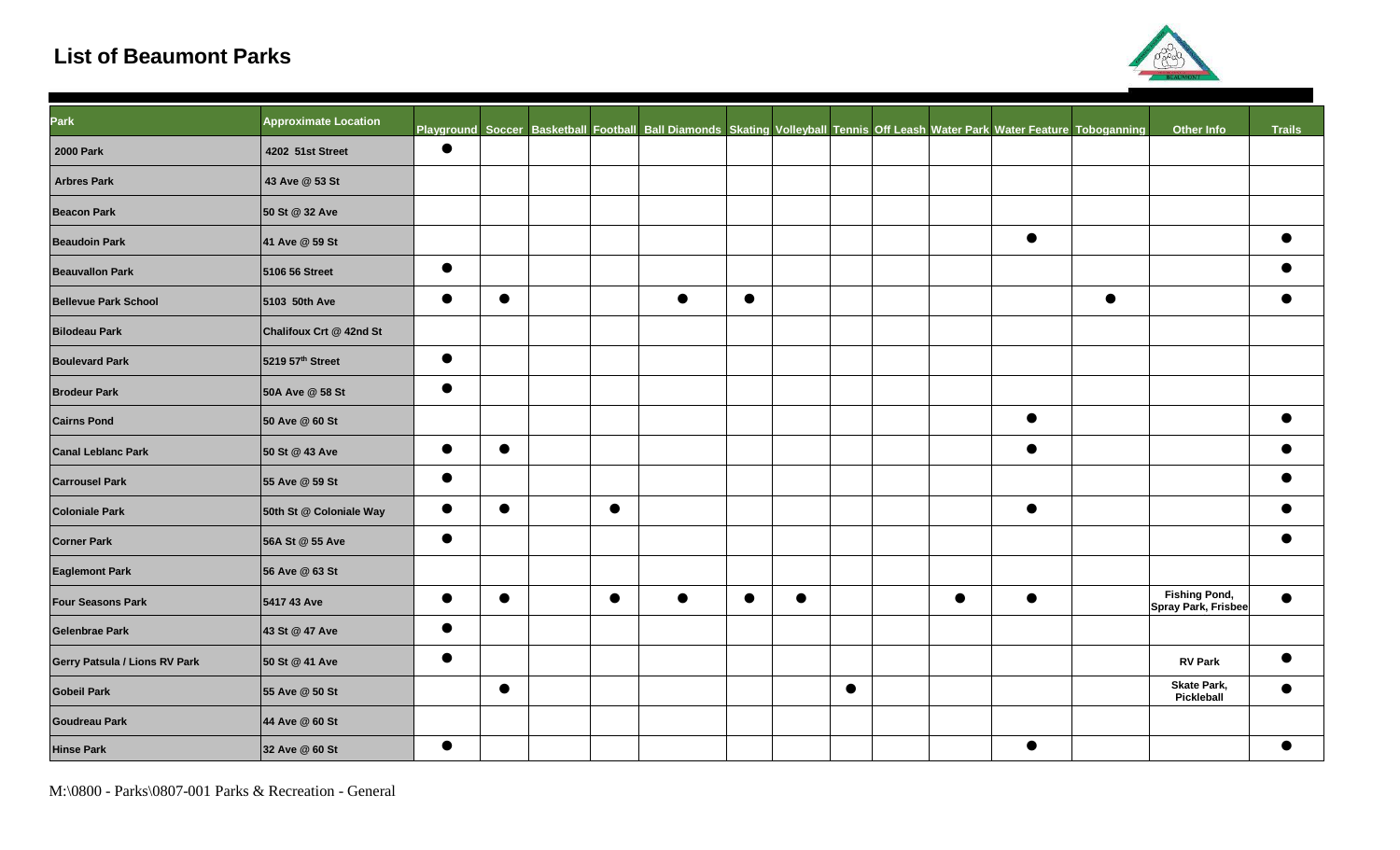## **List of Beaumont Parks**

| <b>Park</b>                            | <b>Approximate Location</b>         |           |           |           |           |           | Playground Soccer Basketball Football Ball Diamonds Skating Volleyball Tennis Off Leash Water Park Water Feature Toboganning |           |           |           | Other Info | Trails |
|----------------------------------------|-------------------------------------|-----------|-----------|-----------|-----------|-----------|------------------------------------------------------------------------------------------------------------------------------|-----------|-----------|-----------|------------|--------|
| Juneau Park                            | 50 St @ 34 Ave                      | $\bullet$ |           |           |           |           |                                                                                                                              |           |           |           |            |        |
| LaPointe Park (JE LaPointe School)     | 4801 55 Ave                         | $\bullet$ | $\bullet$ | $\bullet$ |           |           |                                                                                                                              |           |           |           |            |        |
| Les Champs Vallee Fields               | 30 Ave @ 60 St                      |           | $\bullet$ |           |           |           |                                                                                                                              |           |           |           |            |        |
| <b>Little Lions Park</b>               | 52nd Ave @ 48 St                    | $\bullet$ |           |           |           |           |                                                                                                                              |           |           |           |            |        |
| <b>Martine Park</b>                    | <b>Rue Moreau &amp; Rue Monette</b> | $\bullet$ |           |           |           |           |                                                                                                                              |           |           |           |            |        |
| Milieu Park (Coloniale Estates School) | 37 Coloniale Way                    | $\bullet$ | $\bullet$ | $\bullet$ | $\bullet$ | $\bullet$ |                                                                                                                              |           |           |           |            |        |
| <b>Montalet Park</b>                   | 56A St @ 57 Ave                     |           |           |           |           | $\bullet$ |                                                                                                                              |           |           |           |            |        |
| <b>Montrose Estates</b>                | 66 St @ 37 Ave                      |           |           |           |           |           |                                                                                                                              |           |           |           |            |        |
| <b>Morin Park</b>                      | Rue Montalet @ 56A St               |           |           |           |           |           |                                                                                                                              |           | $\bullet$ |           |            |        |
| <b>Nature Park</b>                     | 41 Ave @ 44 St                      | $\bullet$ |           |           |           |           |                                                                                                                              |           | $\bullet$ |           |            |        |
| Freedom Park (Off-leash dog park)      | HWY 625 East of 50 St               |           |           |           |           |           |                                                                                                                              | $\bullet$ |           |           |            |        |
| <b>Petit Park</b>                      | 54 St @ 57 Ave                      |           |           |           |           |           |                                                                                                                              |           |           |           |            |        |
| Plaines Park (Beau Meadow School)      | 44 St @ 44 Ave                      | $\bullet$ | $\bullet$ |           |           | $\bullet$ |                                                                                                                              |           |           | $\bullet$ |            |        |
| <b>Promenade Park</b>                  | 55 Ave @ 56A St                     |           |           |           |           |           |                                                                                                                              |           |           |           |            |        |
| <b>Reservoir Park</b>                  | 57 St @ 48 Ave                      | $\bullet$ |           | $\bullet$ |           |           |                                                                                                                              |           |           |           |            |        |
| <b>Rivard Park</b>                     | 47 Ave @ 58 St                      | $\bullet$ |           |           |           |           |                                                                                                                              |           |           |           |            |        |
| <b>St. Vital Park</b>                  | 44 St @ 50 Ave                      | $\bullet$ |           |           |           | $\bullet$ |                                                                                                                              |           |           | $\bullet$ |            |        |
| <b>Tessier Park</b>                    | <b>Champlain Place</b>              | $\bullet$ |           |           |           |           |                                                                                                                              |           |           |           |            |        |
| <b>Town Office/Library Park</b>        | 5600 49 St                          |           |           |           |           |           |                                                                                                                              |           |           | $\bullet$ |            |        |
| <b>Forest Heights</b>                  | 3606 48 Ave                         |           |           |           |           |           |                                                                                                                              |           |           |           |            |        |
| Ruisseau                               | 48 Ave @ 56 St                      | $\bullet$ |           |           |           |           |                                                                                                                              |           |           |           |            |        |